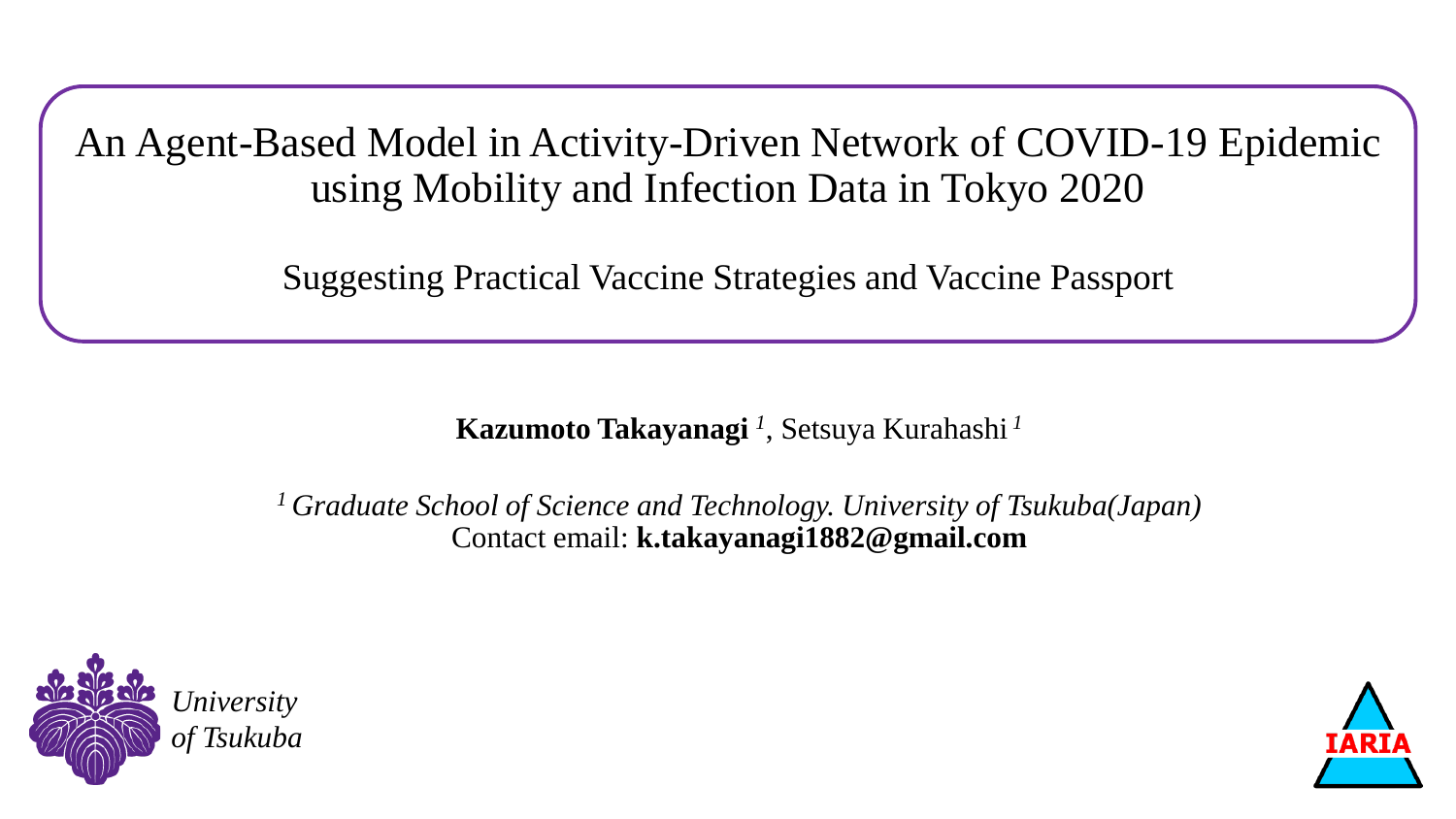**Kazumoto Takayanagi** received the master's degree in business administration from the University of Tsukuba, Japan in 2015. He is currently a doctoral student majoring in risk engineering at the Graduate School of Science and Technology, University of Tsukuba.

His research interest lies in the intersection of artificial intelligence(particularly, deep learning), network theory, and social simulation(especially, agent-based modeling).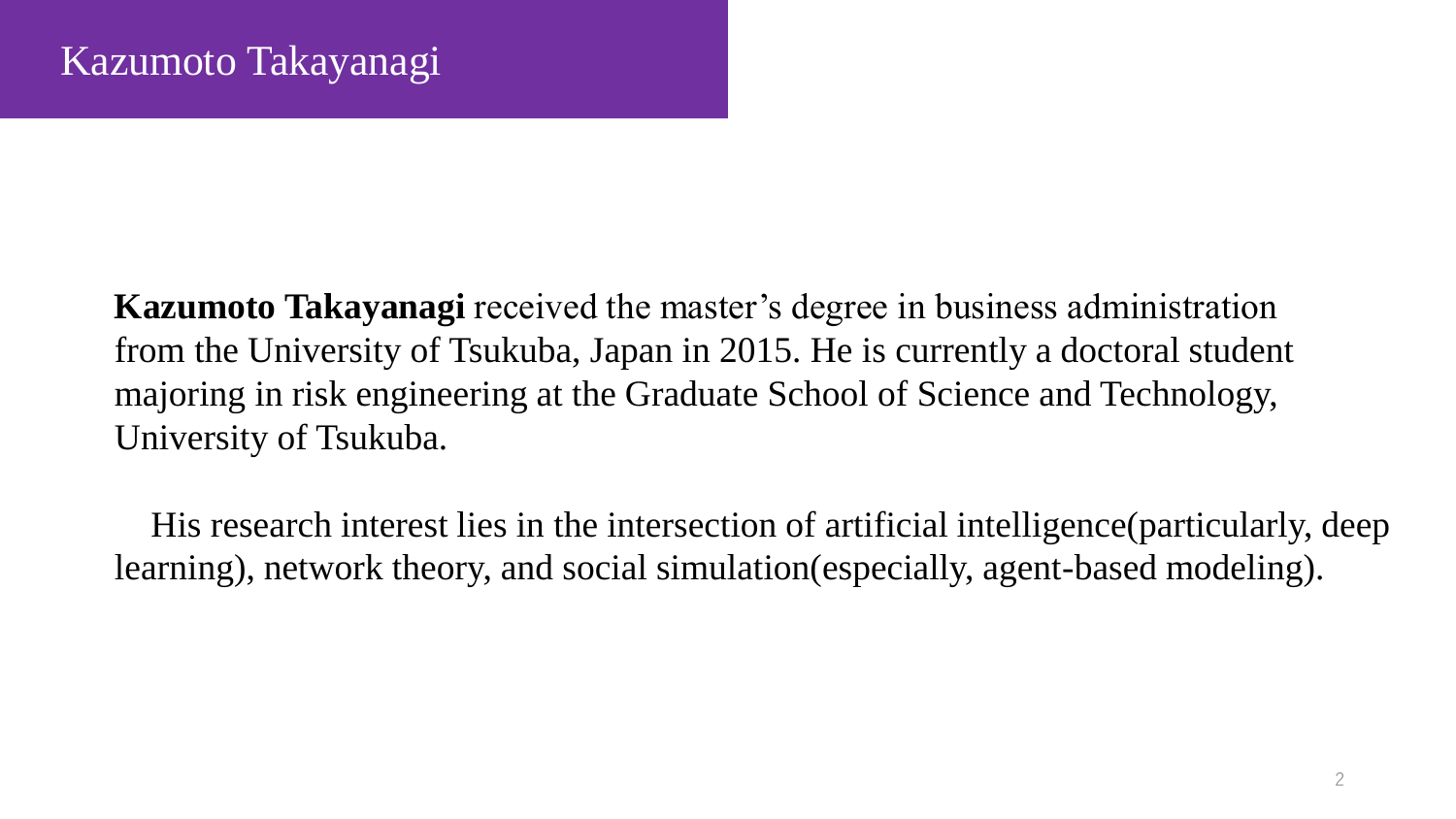### In our paper, we aimed at:

- 1. developing a useful and reliable model for predicting the epidemic of COVID-19, and
- 2. comparing the effectiveness of various vaccine strategies using this model.

### Contributions of our study are threefold:

- 1. we made an agent-based model with activity-driven networks fitted to mobility data provided by Google,
- 2. we estimated parameter values by approximate Bayesian computation
	- using observed infection data, achieving as high as 0.99 in correlation coefficient, and
- 3. we suggested a promising vaccine strategy via simulations under various conditions.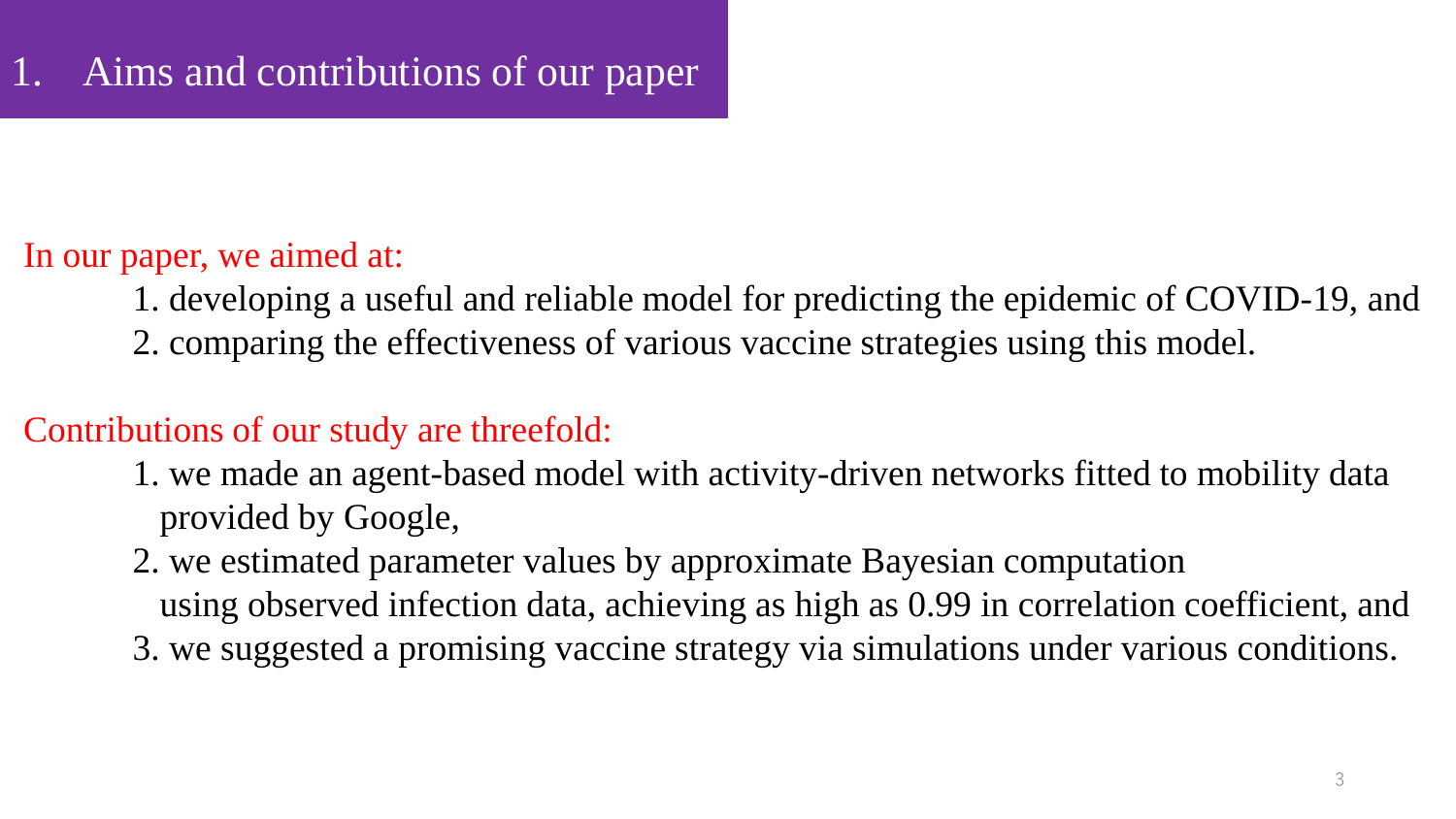# 2. 1 Agent-based SEIR model

➤ Each agent is in one of four statuses at each timestep [2].

➤ Agents change their statuses probabilistically as timestep progresses .

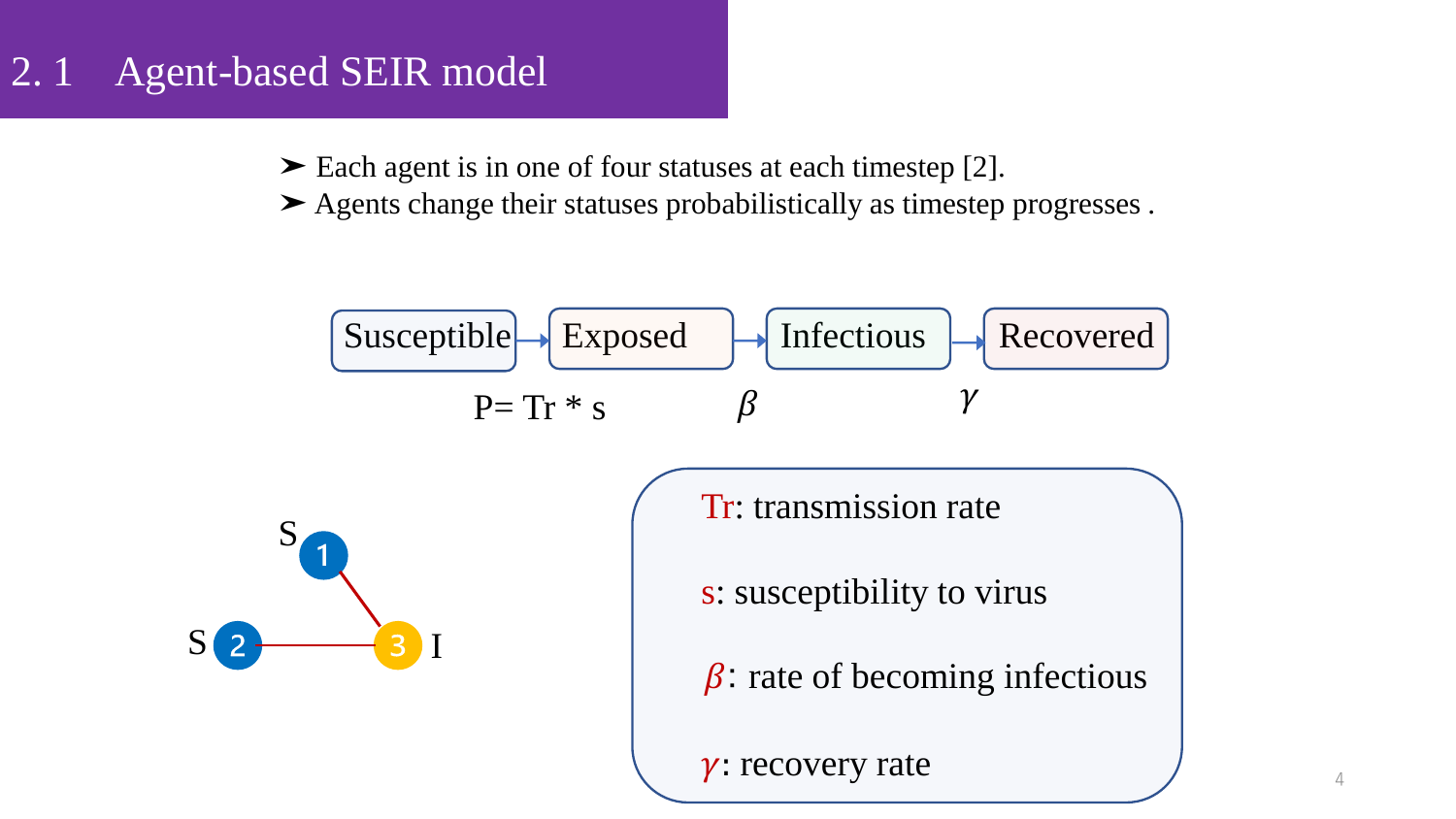# 2.2 Heterogeneity among agents

Susceptibility & Activity of agents are *heterogeneous* among individuals

Prior to simulations,

- 1. Susceptibility to the virus (strength of immune response) is assigned to each agent according to Gaussian distribution [20].
- 2. Activity in the network is allocated to agents based on power law distribution [14].







5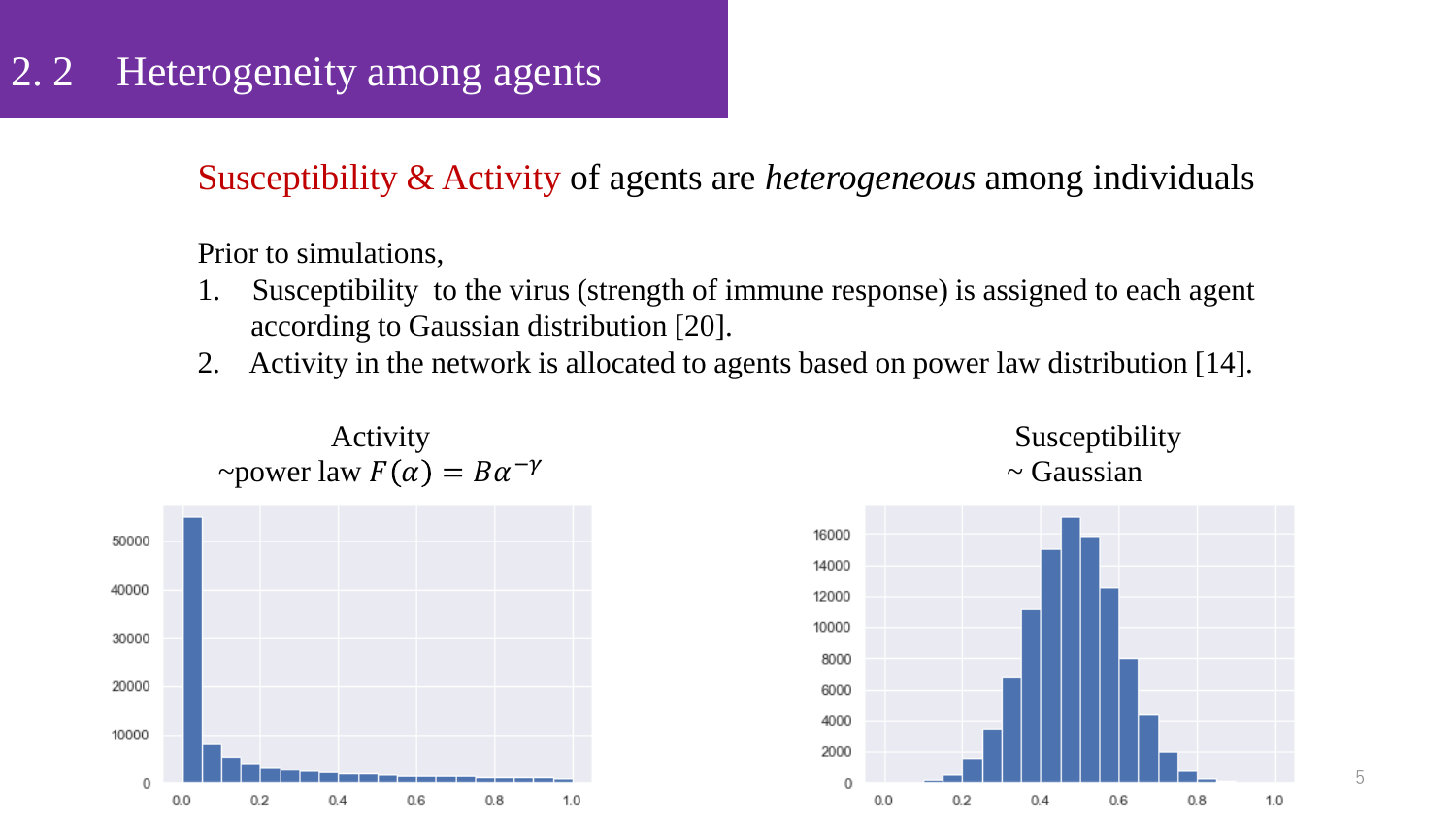# 3. 1 Activity-Driven Networks



- 1. All agents are initially disconnected at timestep *t.*
- 2. Each agent *i* becomes active by probability  $a_i$ .
- 3. and creates *m*(e.g., 2) links with other agents.
- 4. At timestep *t*+1, all links are deleted and the process restarts [14] [21].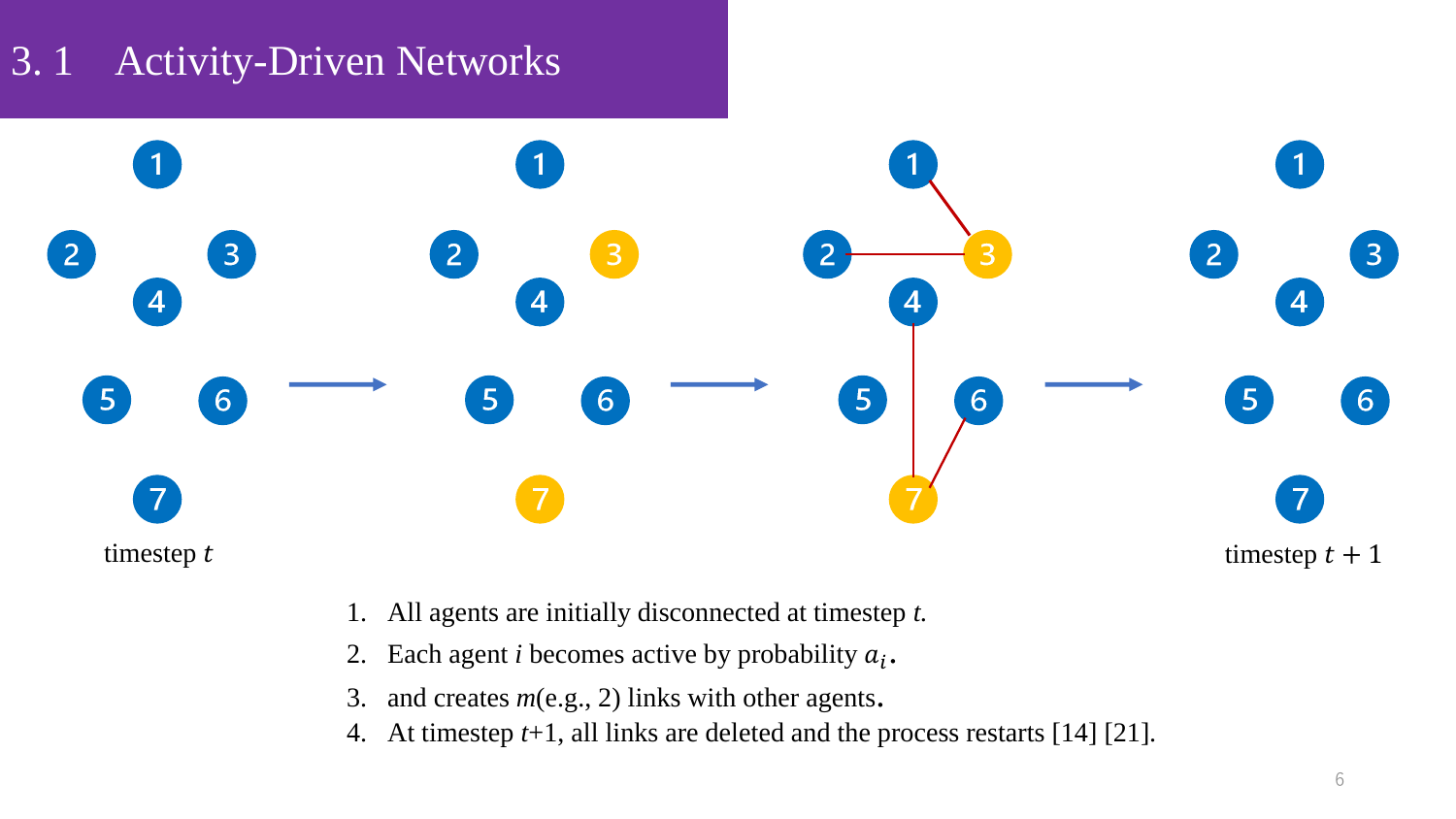### 3. 2 Fit model to Google's mobility data

#### Google COVID-19 community mobility reports how visitors to or time spent in *'categorized places'* change over time [15].

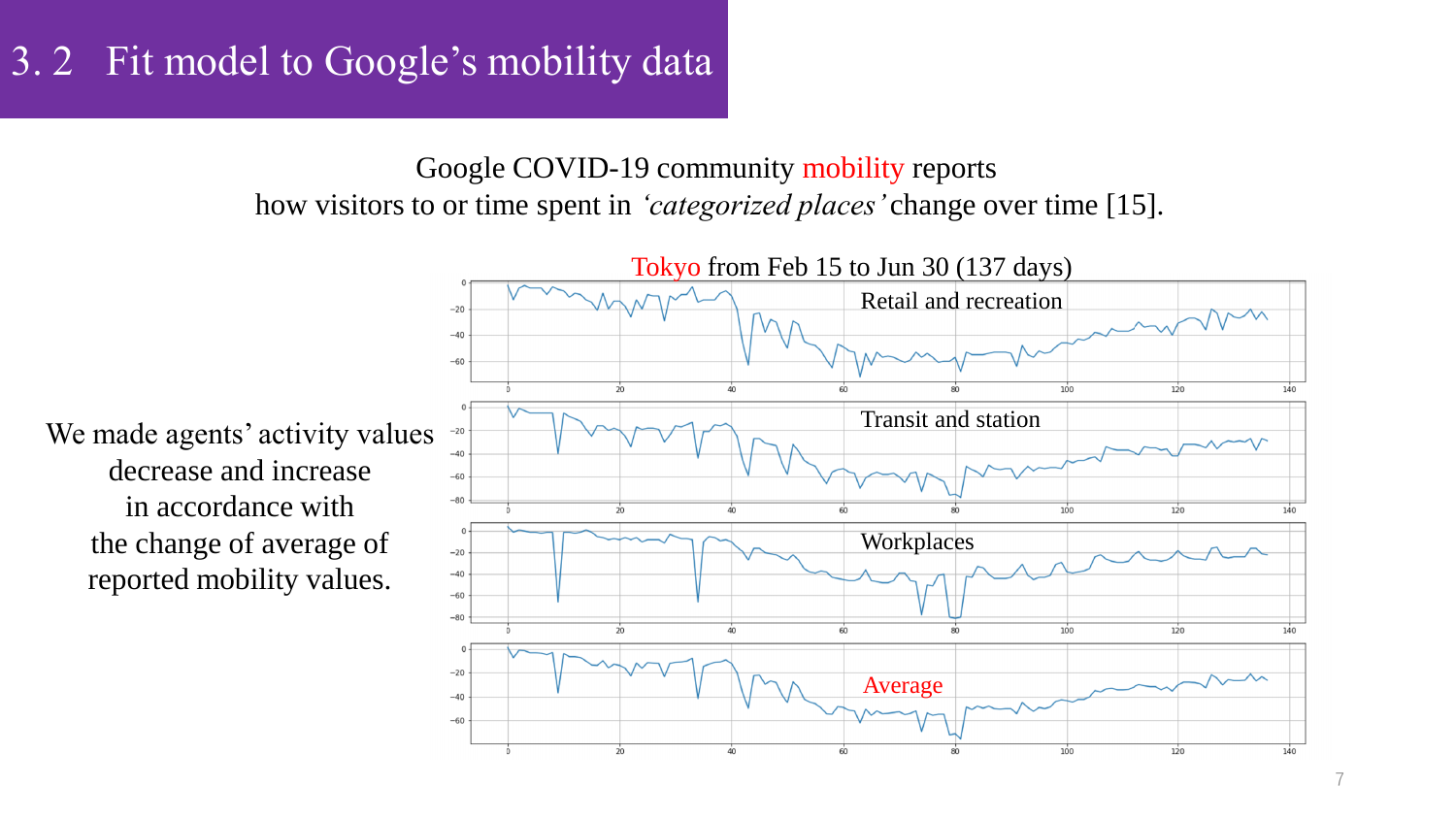# 4.1 Approximate Bayesian computation

• We estimated parameter values by approximate Bayesian computation(ABC) [16][17][18].

Parameters to be estimated are,

- ・transmission rate *Tr,*
- probability of becoming infectious  $\alpha$ , and
- recovery rate  $\beta$ .

Algorithm of ABC is,

- 1. Sample parameter  $\theta_i$  from prior  $\pi(\theta)$ ,
- 2. Simulate  $f(\theta_i)$  by running simulator f with  $\theta_i$ ,
- 3. Reject  $\theta_i$  based on the metrics of comparison between  $f(\theta_i)$  and observed data *X*,
- 4. Repeat 1-3 until a sufficiently large number of samples are obtained.
- We performed 105,000 simulations with 100,000 agents.
	- ・We used Mean Squared Error(MSE) as a metrics to score the result of simulation.
	- Top 1% results were accepted to infer the posterior of parameters.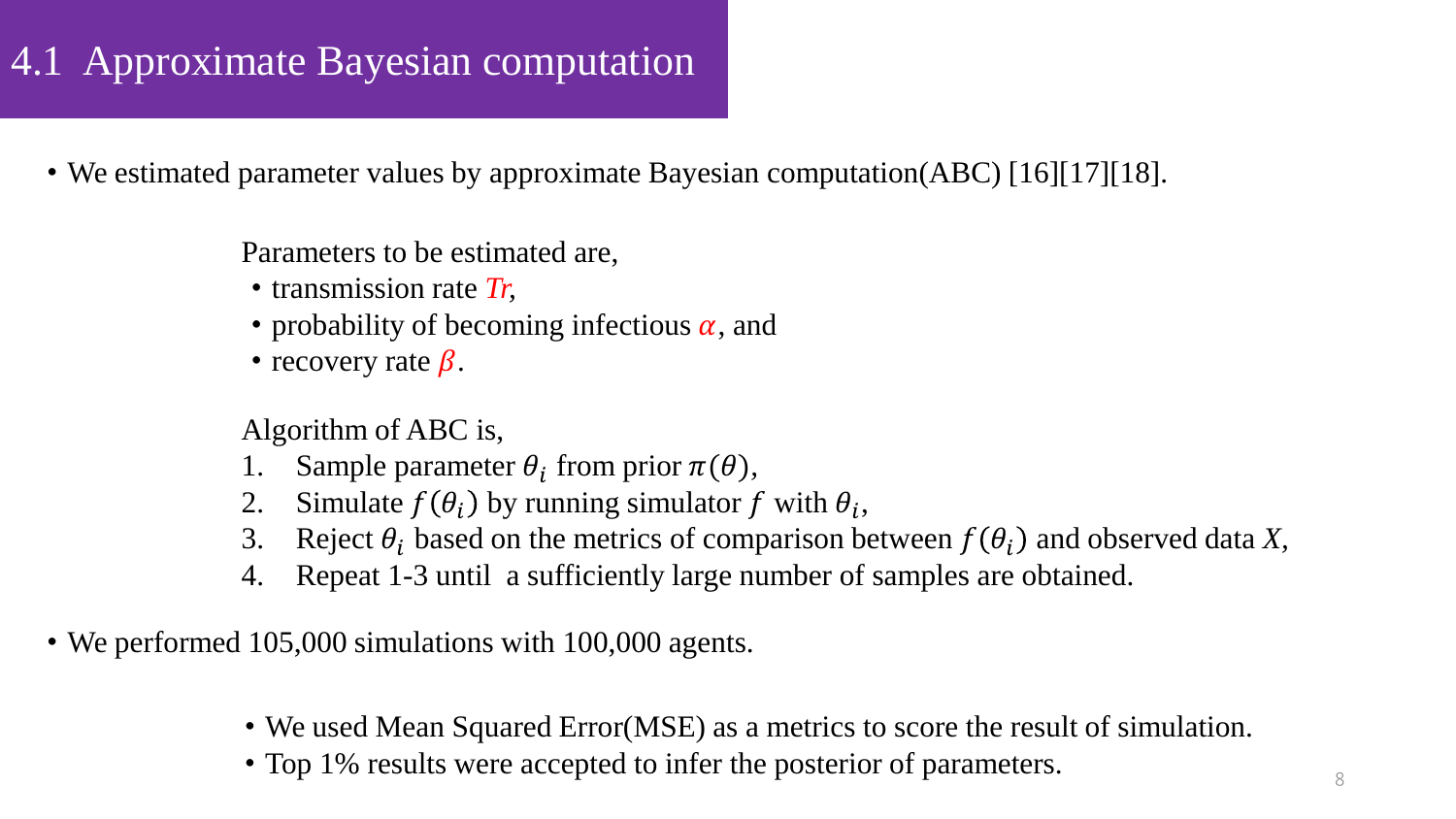### 4.2 Observed infection data

• The figure shows the course of the number of positive cases in Tokyo from February 15 to June 30, 2020(for 137 days) [25].

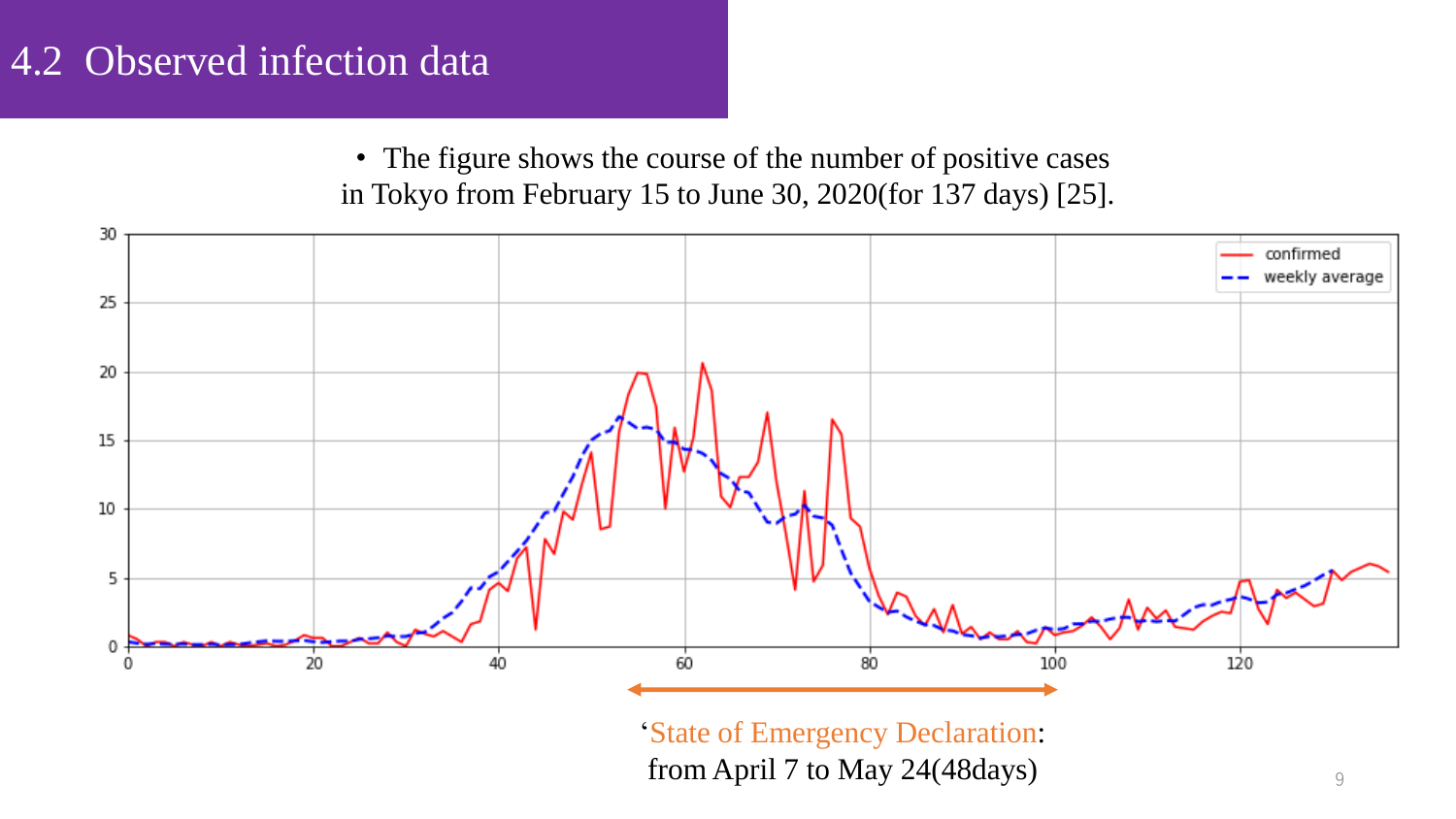### 4.2 Evaluation of results

Top 10 results(blue, dashed) scored by MSE using observed data(red), daily(left), 7-day average(center), cumulative(right).

In terms of cumulative number of infected agents, we achieved as high as 0.99 in correlation coefficient.



Parameter values identified to represent the observed data,

- transmission rate *Tr*: 0.99,
- probability of becoming infectious  $\alpha$ : 0.26, and
- recovery rate  $\beta$ : 0.31.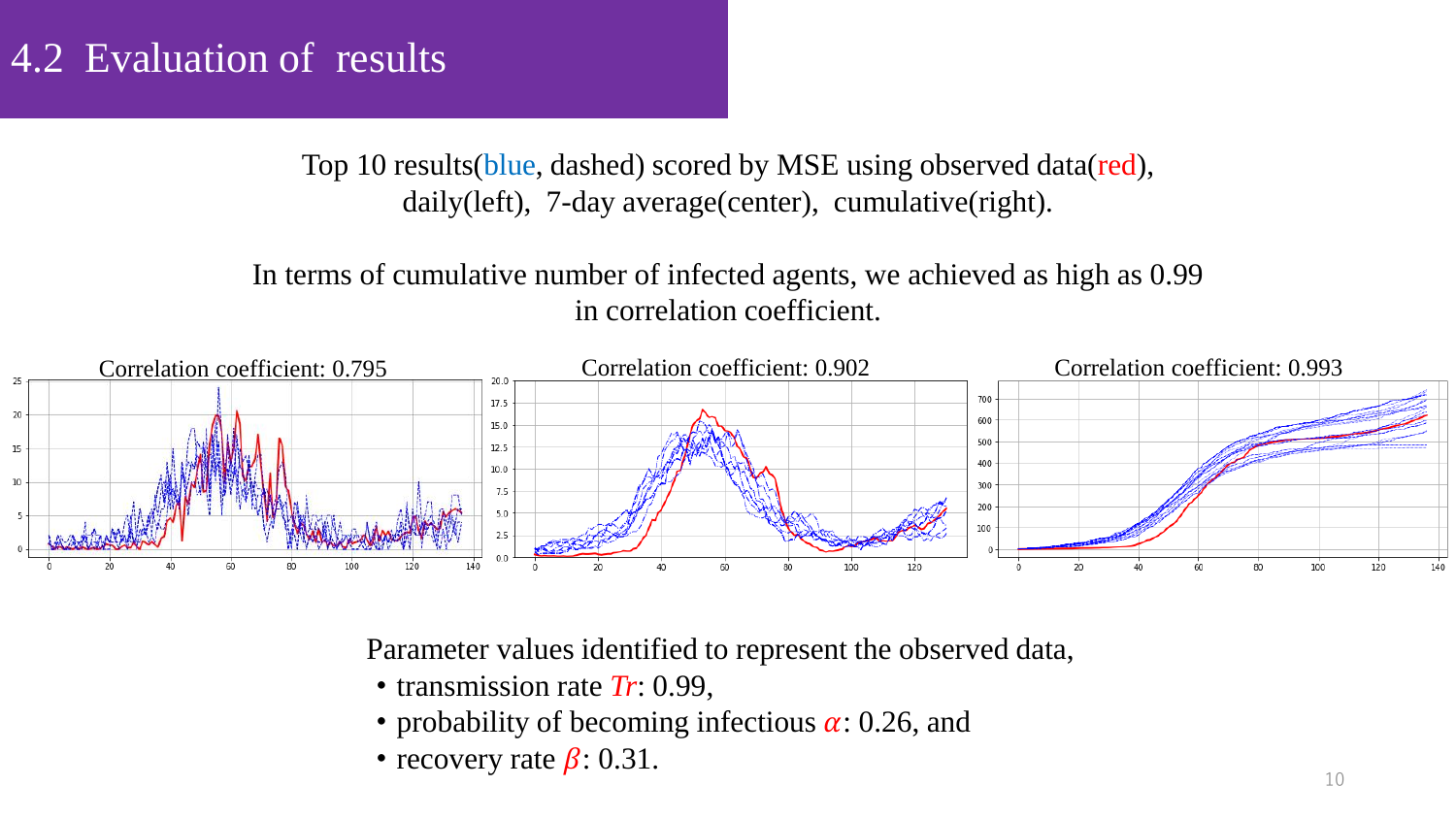### 5. Simulation under virtual conditions

We predicted epidemic with estimated parameter values in case of no restriction on social activity.

- Number of daily infected would have exceeded 150,000
- ・ Herd immunity may have been realized.



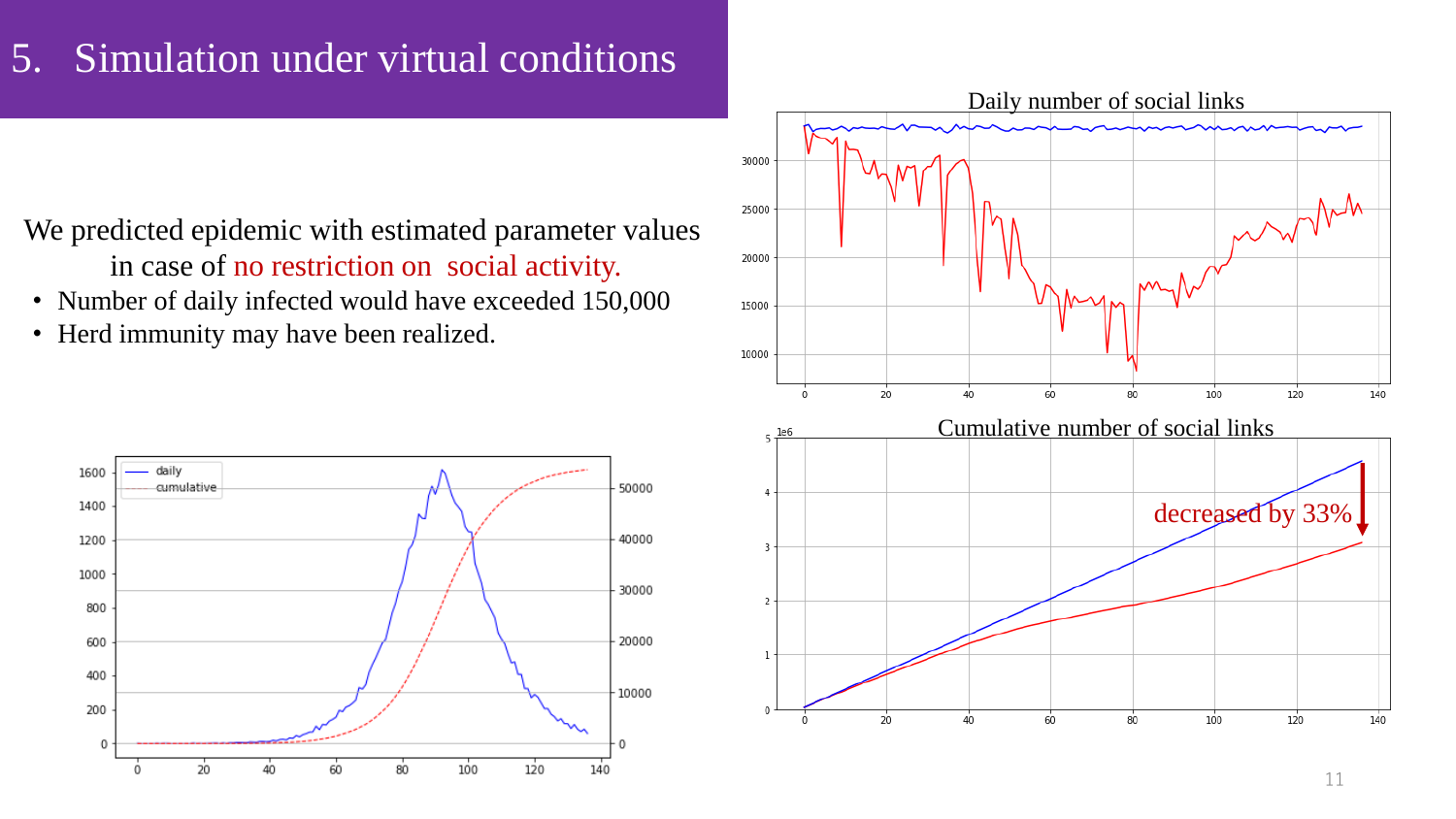### 6.1 Vaccine strategies

#### We examined following 3 vaccine strategies:

- **★ Random: vaccinating randomly chosen agents every timestep.**
- ✯ Priority for highly susceptible people, e.g., *elderly*: preferentially vaccinating highly susceptible people(30%), then randomly.
- ✯ Priority for individuals relatively *active* in social networks: preferentially vaccinating people with high activity(30%), then randomly.

#### We performed simulations under 4 different conditions:

- $\star$  Efficacy : effective(reducing susceptibility by 80%), or moderate(reducing susceptibility by 30%), e.g., variants.
- $\star$  Availability: 1,000(1% of the population) shots per day, or 500(0.5%) shots per day.

Vaccination starts from the 40<sup>th</sup> day.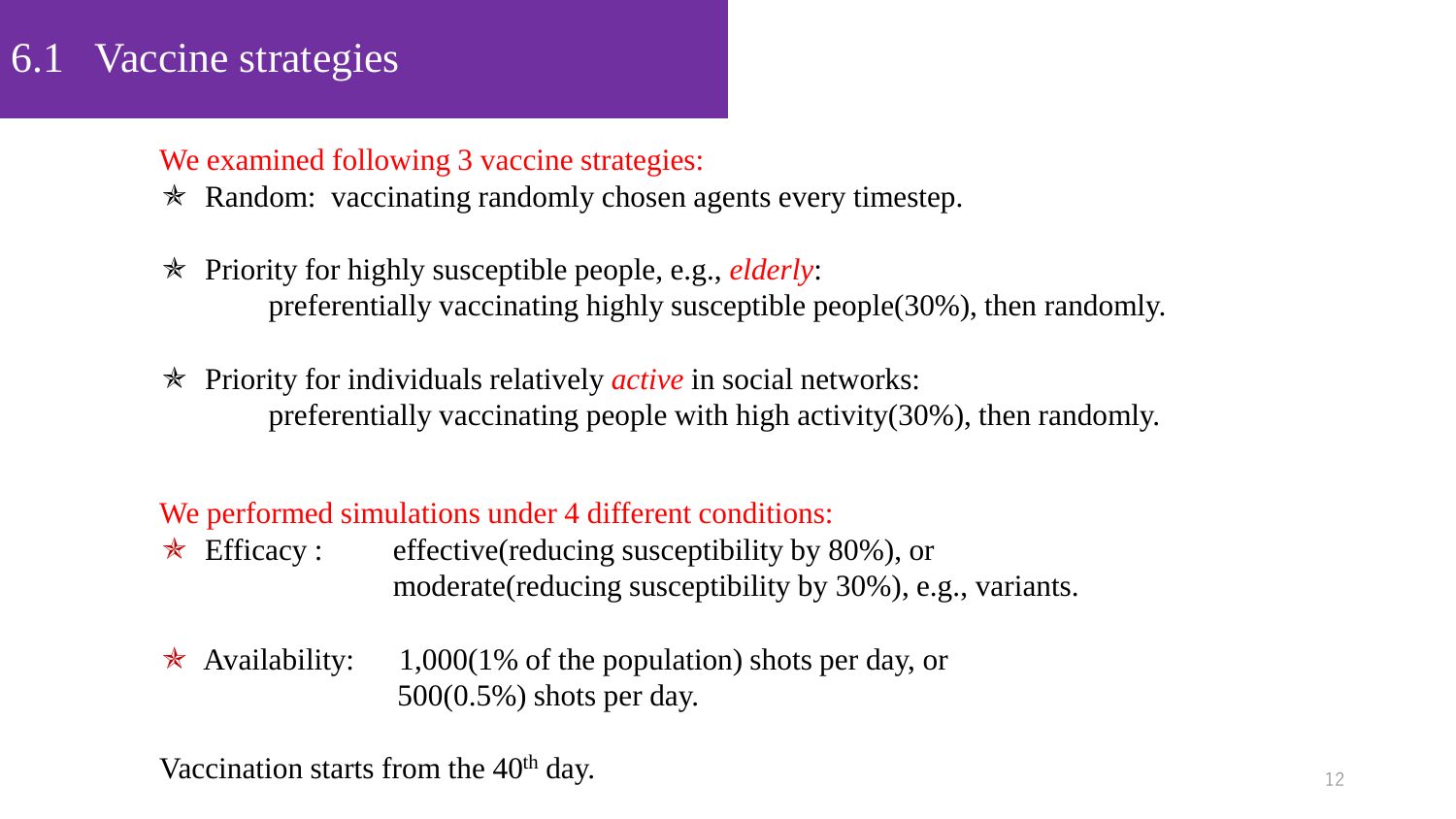# 6.2 Comparison of effectiveness

Comparison of the effectiveness of 3 vaccine strategies under 4 different conditions.

The figure shows the course of the daily number of infected agents.



It is observed from the results that,

- 1. preferentially vaccinating highly active agents in the network is most effective strategy under all conditions,
- 2. as the speed of vaccination slows down or the efficacy of vaccines against viruses decline, the three strategies differ less evidently in their performance.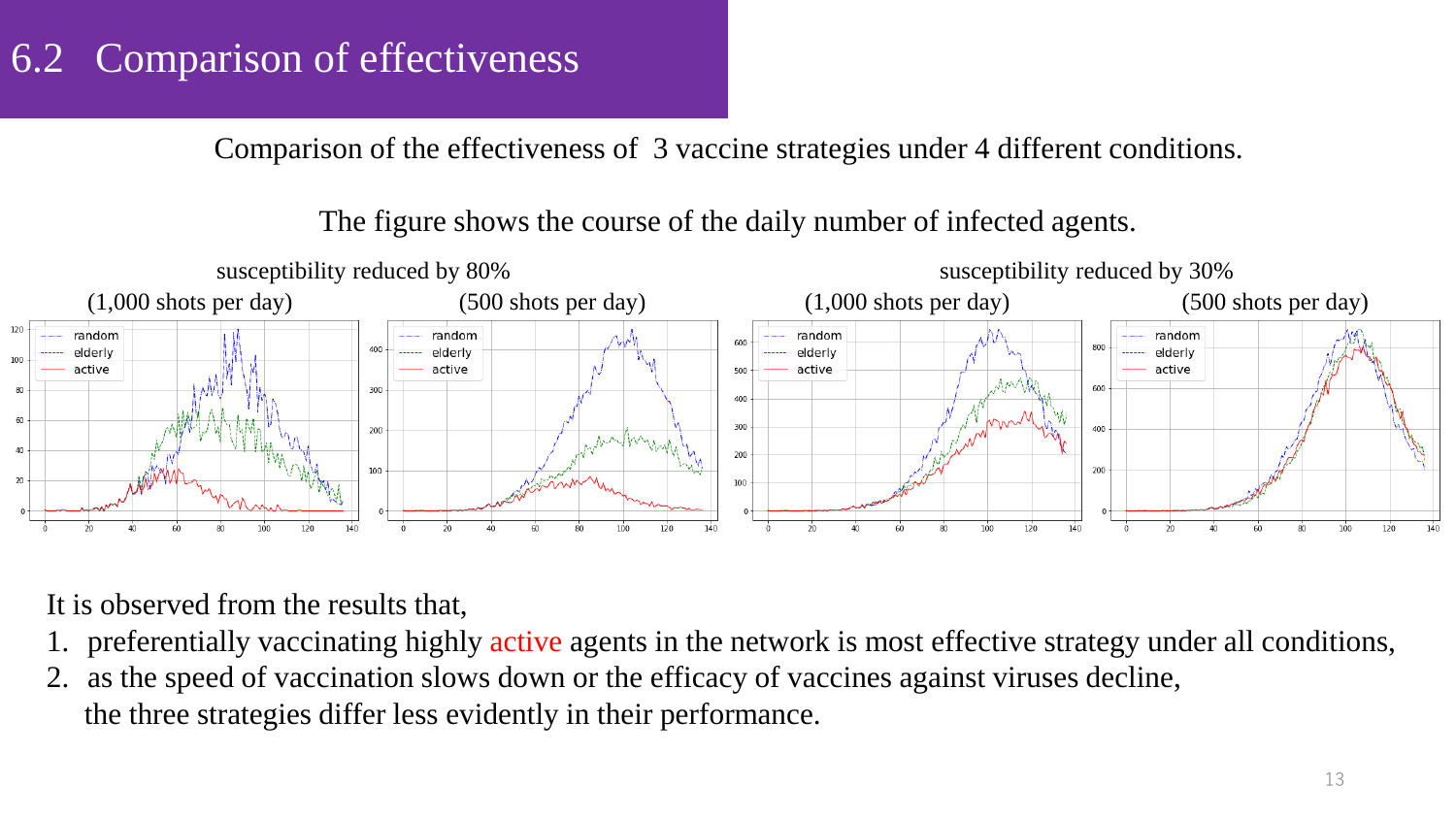# 6.3 Comparison of effectiveness

Comparison of the effectiveness of 3 vaccine strategies under 4 different conditions.

The figure shows the cumulative number of highly susceptible agents who get infected.



It can be observed that,

- 1. though it may be counterintuitive, the cumulative number of infected people among highly susceptible group is lower when highly active agents are prioritized, so
- preferentially vaccinating highly active individuals in the network may be a promising strategy.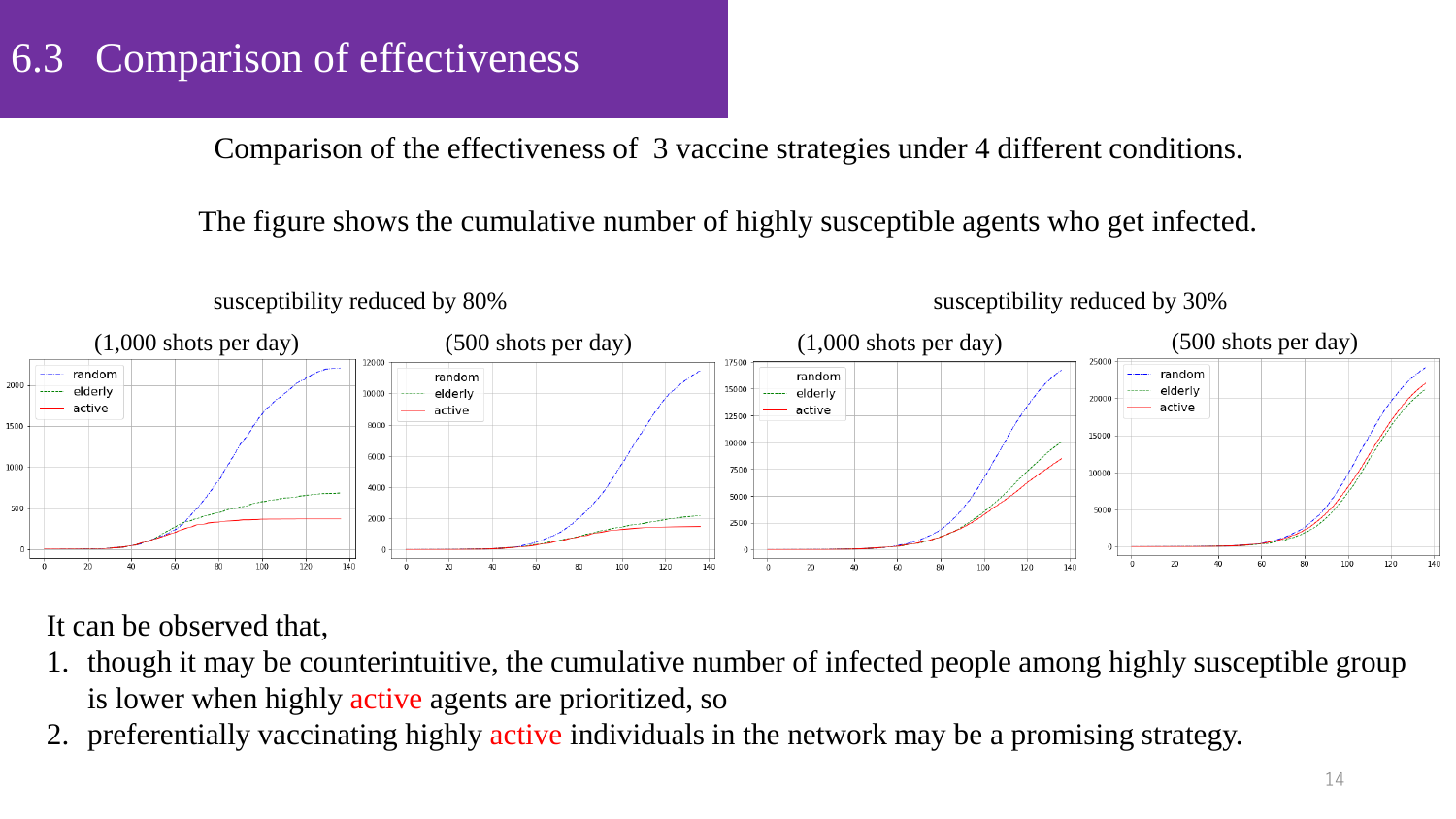# 6.2 Conclusion and future work

#### Conclusion:

- We developed an agent-based model of COVID-19 infection with activity-driven networks fitted to actual mobility data provided by Google.
- ・We inferred the parameter values via approximate Bayesian computation with 105,000 results of simulations.
- ・We achieved as high as 0.99 in correlation coefficient with the estimated values of parameters.
- ・Through additional simulations under certain conditions, we examined the effectiveness of several vaccine strategies and suggested a promising one.

### Future work:

- ・We will perform more simulations of our model to examine whether the results in this study are robust under a variety of different conditions.
- ・We also try to infer posterior of parameters more sufficiently by using deep learning as summary statistics in approximate Bayesian computation.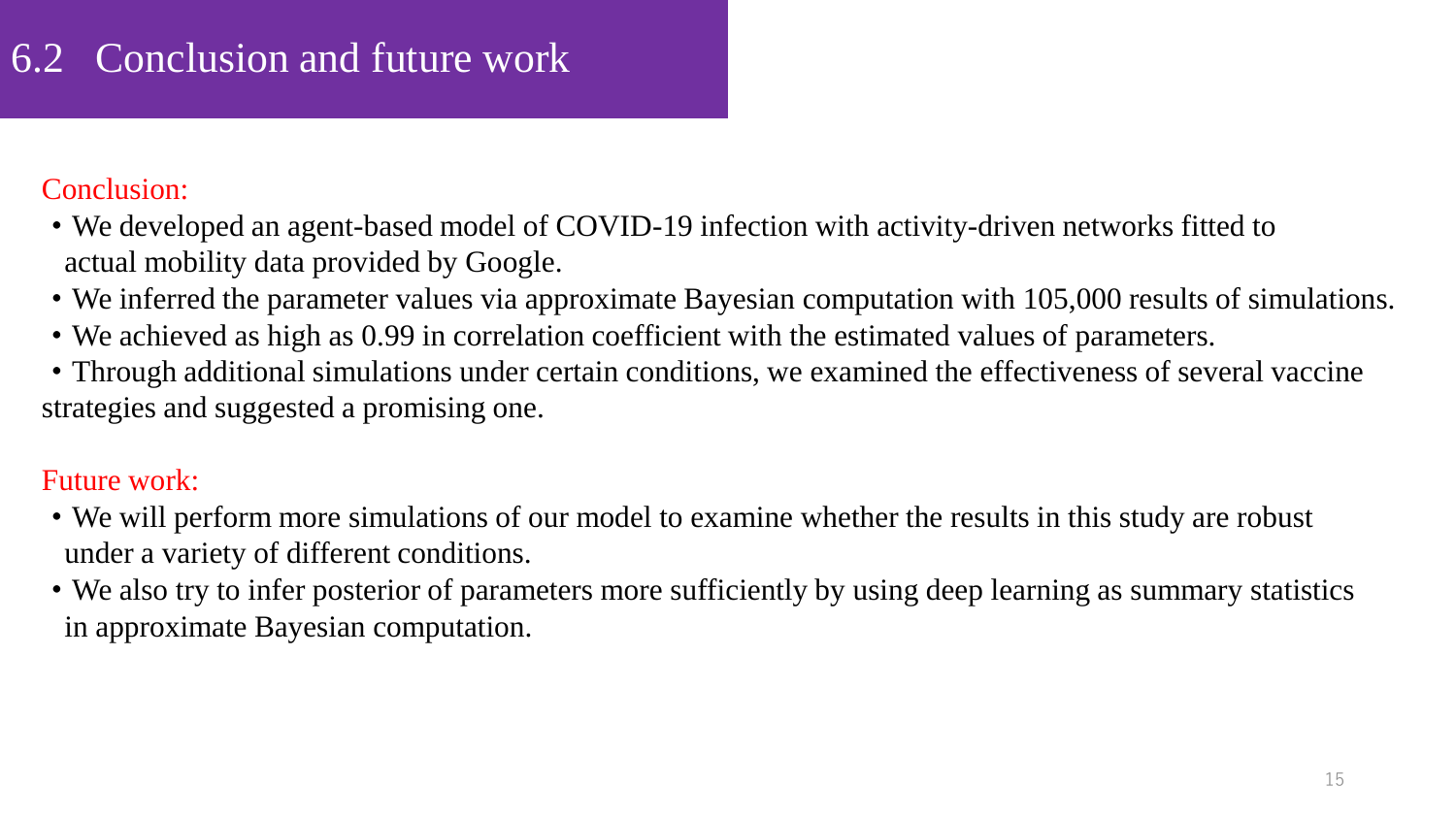### References

[1] U. Wilensky and W. Rand, "An introduction to agent-based modeling: Modeling natural, social, and engineered complex systems with Netlogo," MIT Press ISBN978-0-262-73189-8 2015.

[2] H. Arduin, M. Domenech de Cellès, D. Guillemot, L. Watier, and L. Opatowski, "An agent-based model simulation of influenza interactions at the host level: insight into the influenza-related burden of pneumococcal infections," BMC Infectious Diseases 17:382 2017.

[3] N. Hoertel et al., "A stochastic agent-based model of the SARS-CoV-2 epidemic in France," nature medicine letters vol.26 pp. 1417-1421 Sep. 2020.

[4] G. Rossetti, L. Milli, S. Citraro, and V. Morini, "UTLDR: an agent-based framework for modeling infectious diseases and public interventions," working paper arXiv:2011.05606v1 [cs.SI] 11 Nov. 2020.

[5] P. C. L. Silva, P. V. C. Batista, H. S. Lima, M. A. Alves, F. G. Guimarães, and R. C. P. Silva, "COVID-ABS: An agent-based model of COVID-19 epidemic to simulate health and economic effects of social distancing interventions," Chaos, Solitons and Fractals 139 110088 2020.

[6] A. Aleta et al., "Modelling the impact of testing, contact tracing and household quarantine on second waves of COVID-19," nature human behavior vol 4 pp. 964-971 Sep. 2020.

[7] A. Nishi et al., "Network interventions for managing the COVID-19 pandemic and sustaining economy," PNAS vol.117 no.48 pp. 30285-30294 Dec. 1 2020.

[8] T. Kano, K. Yasui, T. Mikami, M. Asally, and A. Ishiguro, "An agent-based model of the interrelation between the COVID-19 outbreak and economic activities," Proc.R.Soc.A 477:20200604.

[9] J. Li and P. Giabbanelli, "Returning to a Normal Life via COVID-19 Vaccines in the United States: A Largescale Agent-Based Simulation Study," JMIR Med Inform vol.9 iss.4 e27419 pp. 1-19 2021.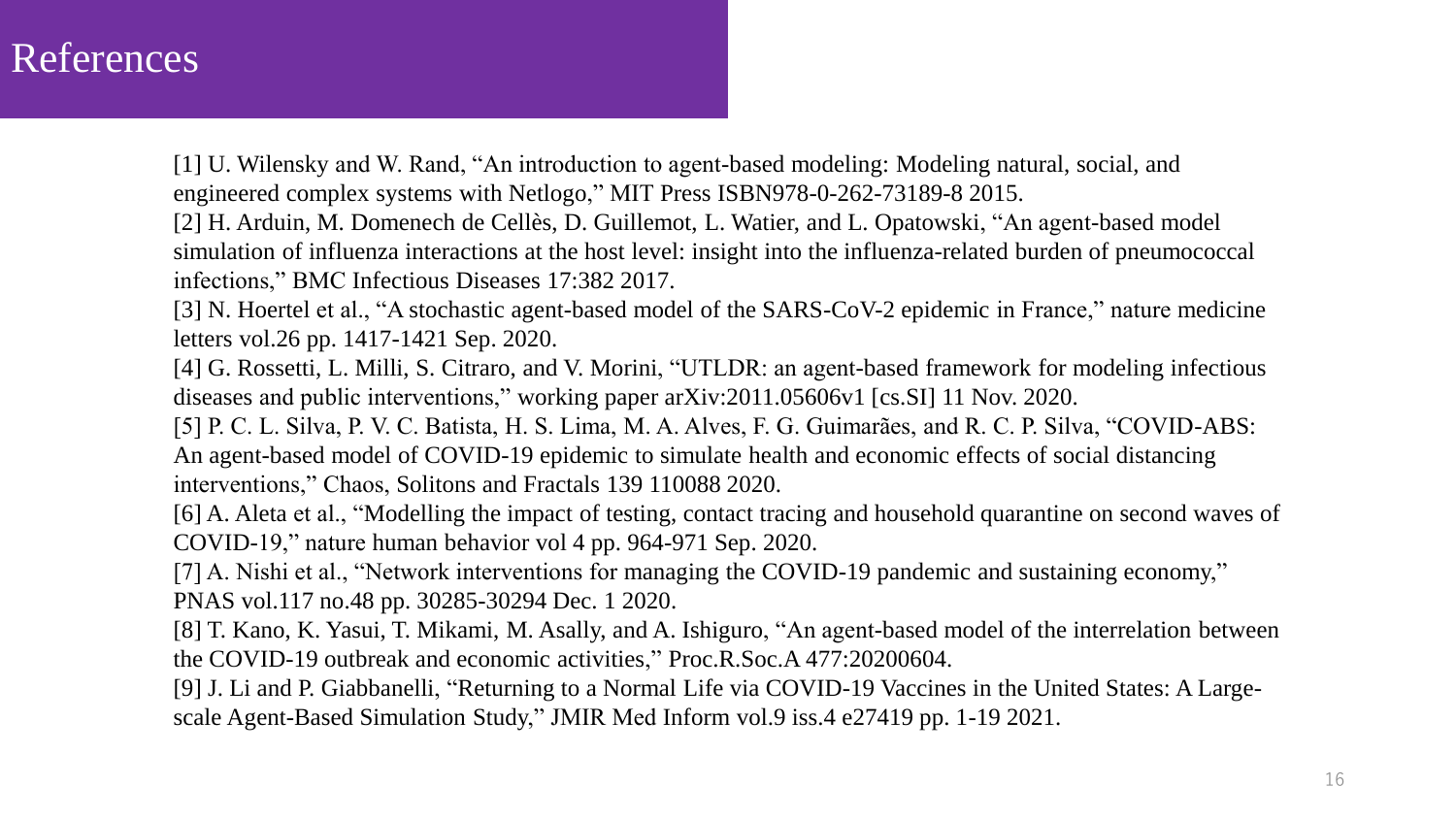### References

[10] S. M. Moghadas et al., "Evaluation of COVID-19 vaccination strategies with a delayed second dose," PLOS Biology 19(4):e3001211.

[11] P. Holme and J. Saramäki, "Temporal networks," Phys. Rep. vol.519 iss.3 pp. 97-125 Oct. 2012.

[12] N. Masuda and P. Holme, "Introduction to temporal network epidemiology," in N. Masuda and P. Holme(editors), "Temporal Network Epidemiology," Springer ISBN 978-981-10-5286-6 2017.

[13] M. Karsai, N. Perra, and A. Vespignani, "Time varying networks and the weakness of strong ties," Sci.Rep.4:4001 2014 doi: 10.1038/srep04001.

[14] M. Karsai and N. Perra, "Control strategies of contagion processes in time-varying networks," in N. Masuda and P. Holme(editors), "Temporal Network Epidemiology," Springer ISBN 978-981-10-5286-6 2017.

[15] Google COVID-19 Community Mobility Reports

https://www.google.com/covid19/mobility/ [retrieved: June 2021].

[16] E. v. d. Vaart, M. A. Beaumont, A. S. A. Johnston, and R. M. Sibly, "Calibration and evaluation of individual-based models using Approximate Bayesian Computation," Ecological Modelling 312 pp. 182-190 2015.

[17] M. A. Beaumont, "Approximate Bayesian Computation," Ann.Rev.Stat. Appl 2019.6 pp. 2.1-2.25.

[18] B. Lambert, A. L. MacLean, A. G. Fletcher, A. N. Combes, M. H. Little, and H. M. Byrne,

"Bayesian inference of agent-based models: a tool for studying kidney branching morphogenesis," J.Math.Biol. 76 pp. 1673-1697 2018.